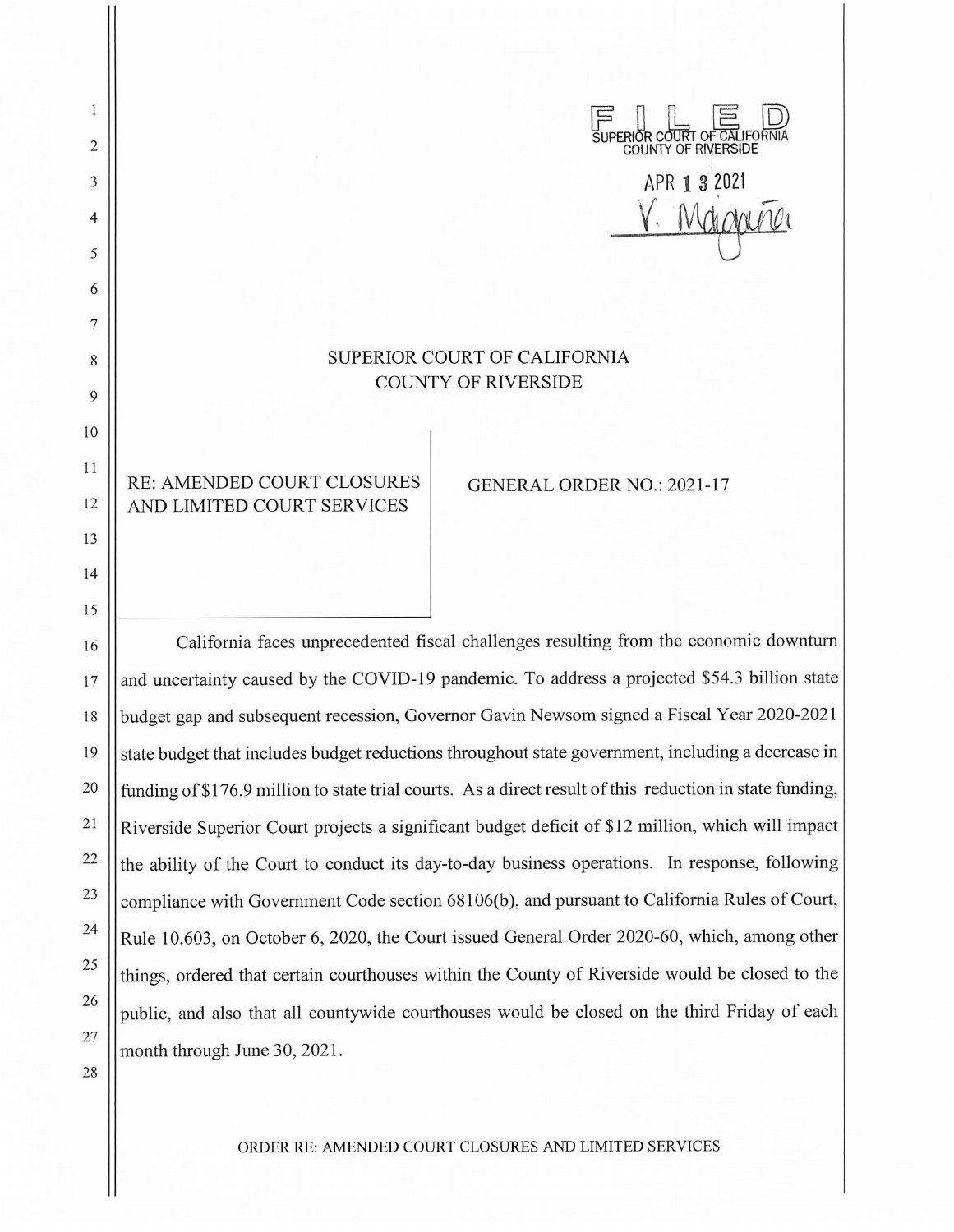The Court now wishes to amend General Order 2020-60 to partially reopen the Temecula Courthouse and the Hemet Courthouse as provided herein, and to eliminate the May 21, 2021 and June 18, 2021 countywide courthouse closures.

Therefore, the Court hereby amends General Order 2020-60 as follows:

1. All courthouses within the County of Riverside shall be closed on the third Friday of each month. The current closure dates are: October 16, 2020; November 20, 2020; December 18, 2020; January 15, 2021; February 19, 2021; March 19, 2021; and April 16, 2021.

2. Notwithstanding paragraph 1, on designated court closure days certain courthouses will be open to only hear emergency matters and to conduct proceedings required by statute. These courthouses are the Banning Justice Center, Riverside Juvenile Court; Riverside Family Law Court; Southwest Justice Center; Southwest Juvenile Court; Larson Justice Center; and the Blythe Courthouse.

3. Riverside Superior Court clerk's office hours are Monday through Friday, 7:30 a.m. to 2:00 p.m. until further notice. Clerk's offices will only accept specific limited emergency filings in-person. Non-emergency filings and all other documents may be submitted online via the eSubmit Document Submission Portal, by U.S. mail, or by placement in a drop box. Clerk's offices that are open for limited in-person services are located at the Banning Justice Center, Riverside Historic Courthouse, Riverside Hall of Justice; Riverside Juvenile Courthouse; Riverside Family Law Courthouse; Southwest Justice Center; Southwest Juvenile Courthouse; Palm Springs Courthouse; Larson Justice Center; the Blythe Courthouse, and the Temecula Courthouse.

4. On designated court closure days, clerk's offices at the courthouses listed in paragraph  $\frac{24}{2}$   $\sqrt{2}$  will only be open for emergency filings such as restraining orders and ex parte applications for emergency relief. Non-emergency filings may be submitted online via the eSubmit Document Submission Portal, by U.S. mail, or by placement in the drop boxes located at the courthouses listed above in paragraph 2. Documents filed in-person or via drop box by 4:00 p.m., and accepted

ORDER RE: AMENDED COURT CLOSURES AND LIMITED SERVICES